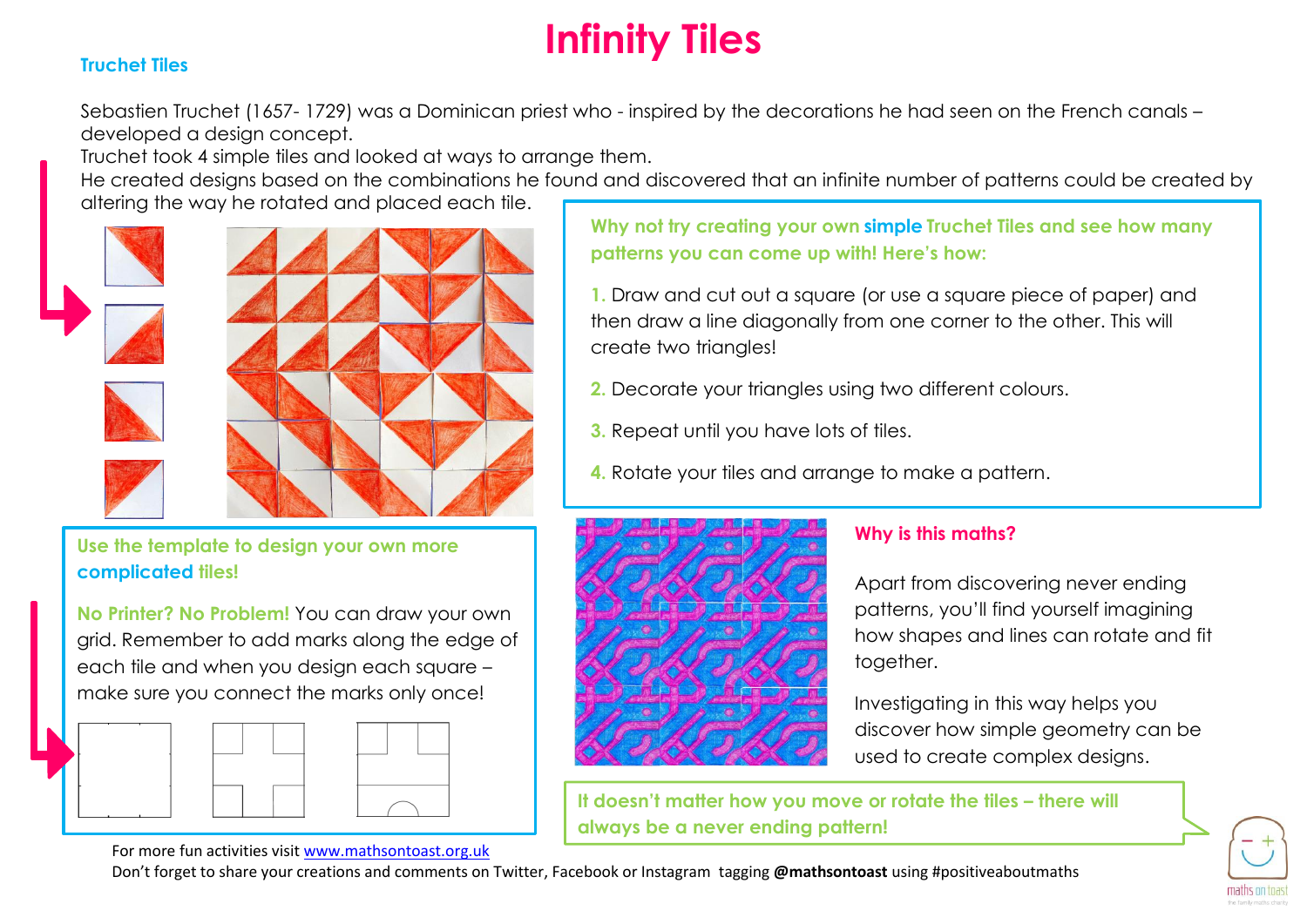# **Infinity Tiles**



#### **What to do:**

**1.** Colour the template using two colours. Use this guide to help you decide where to put each colour.



**2.** Cut out the tiles.

**3.** Rearrange the tiles to make different patterns.

For more fun activities visi[t www.mathsontoast.org.uk](http://www.mathsontoast.org.uk/)

Don't forget to share your creations and comments on Twitter, Facebook or Instagram tagging **@mathsontoast** using #positiveaboutmaths